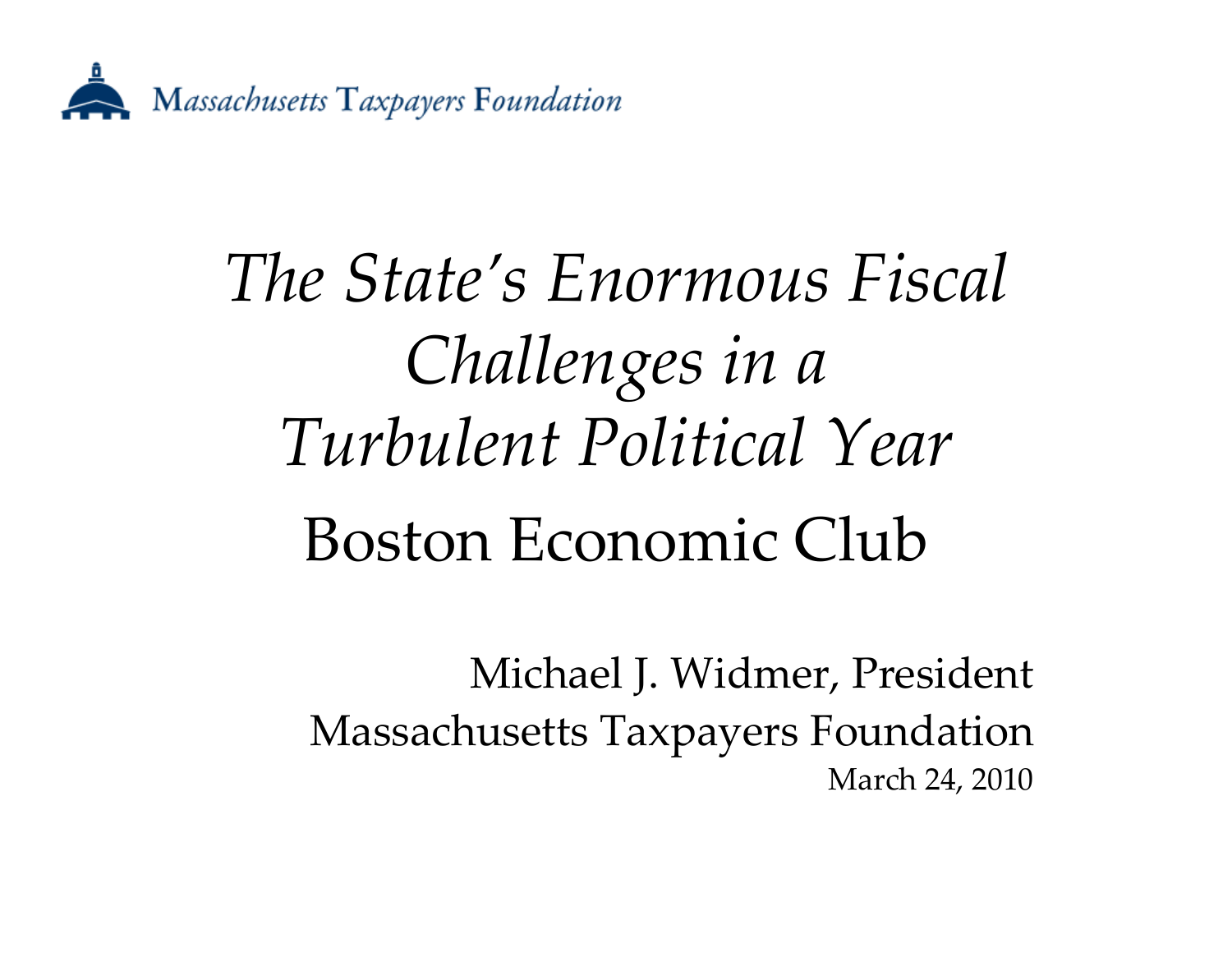#### State Finances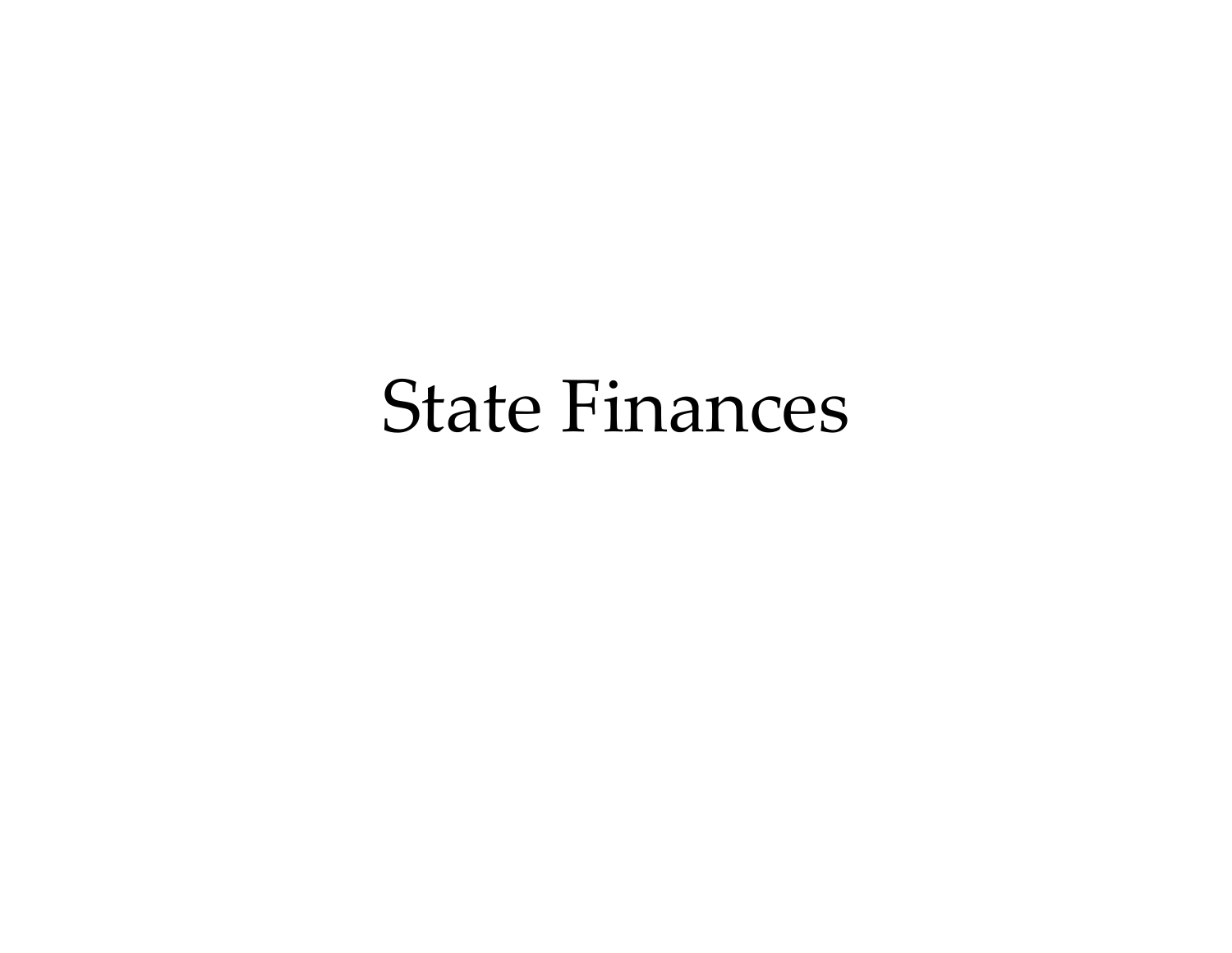# How Has Massachusetts Fared?

- Administration and Legislature worked together to address unprecedented \$3.3 billion drop in tax revenues fiscal <sup>2010</sup> budget passe<sup>d</sup> on time to Governor
- Three rating agencies have affirmed state's AA bond rating with <sup>a</sup> 'stable' outlook (March 2010)
	- AA: Very strong capacity to meet debts (S&P)
- California, Michigan and Illinois ratings recently downgraded
- New Jersey, Minnesota, Connecticut and four other states' outlooks lowered from 'stable' to 'negative' outlooks lowered from 'stable' to 'negative'
- 15 states in all have 'negative' outlook (Moody's, February 2010)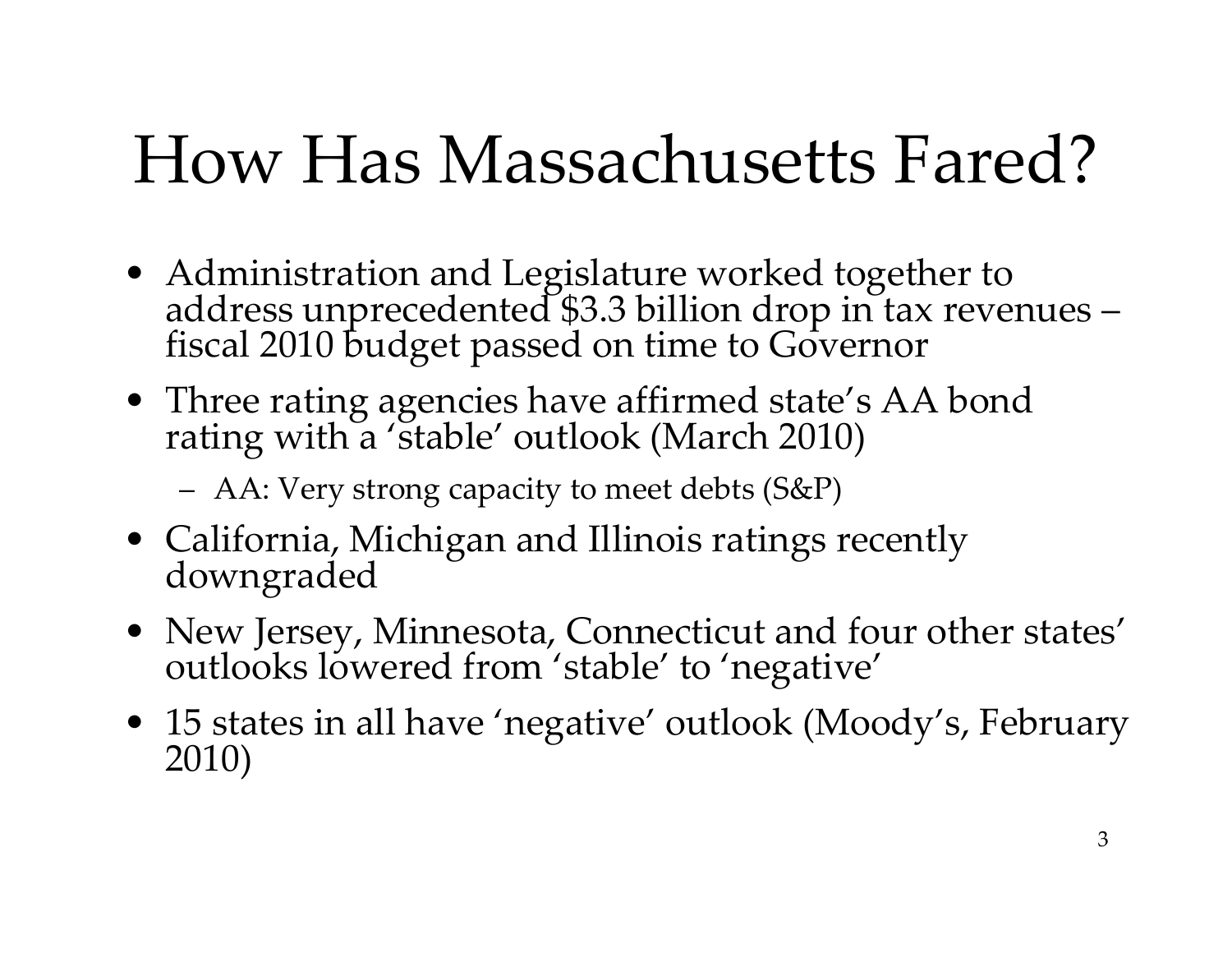#### Dramatic Decline in State Tax Revenues

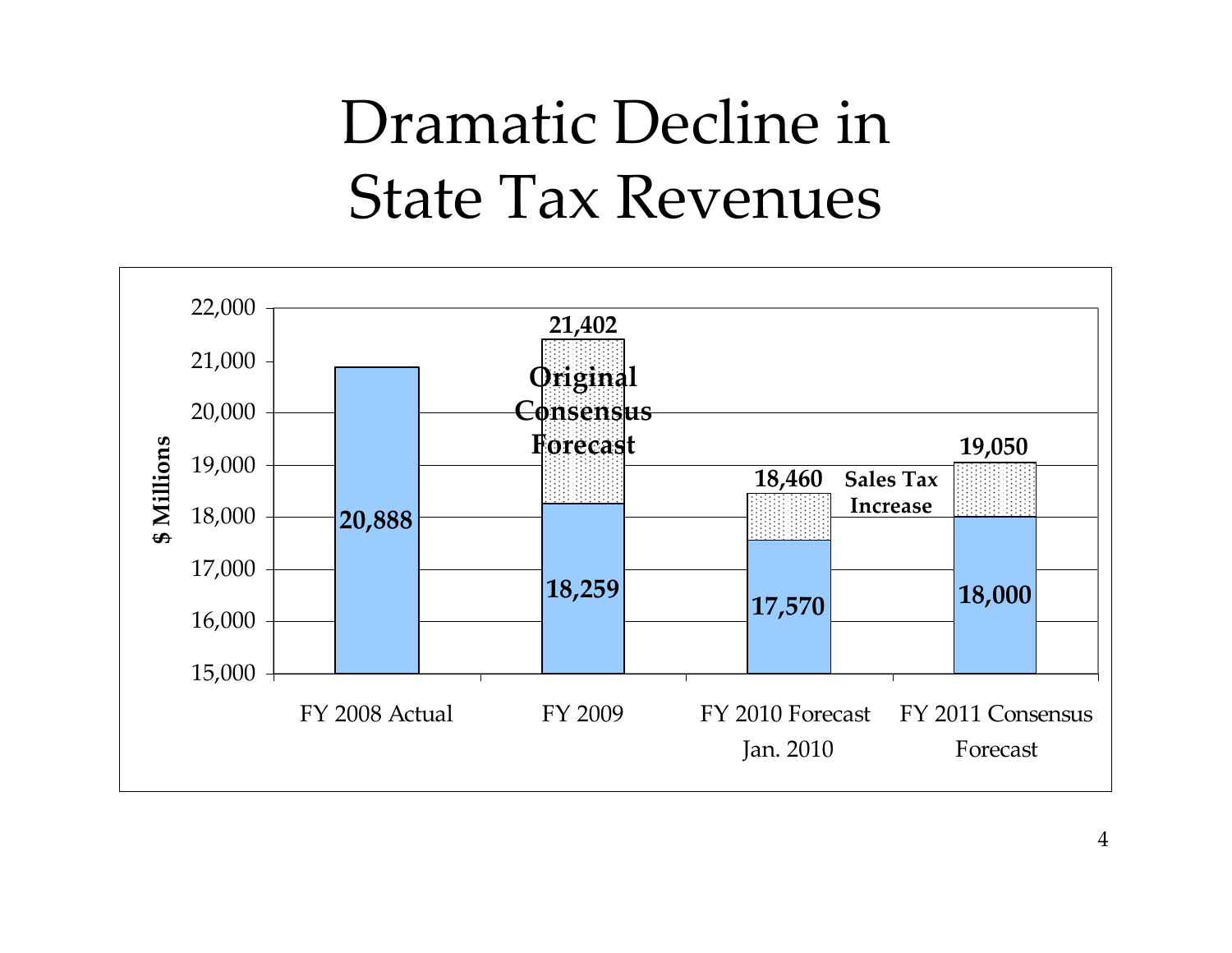# Volatility of Capital Gains Taxes



\* Administration and Finance Estimates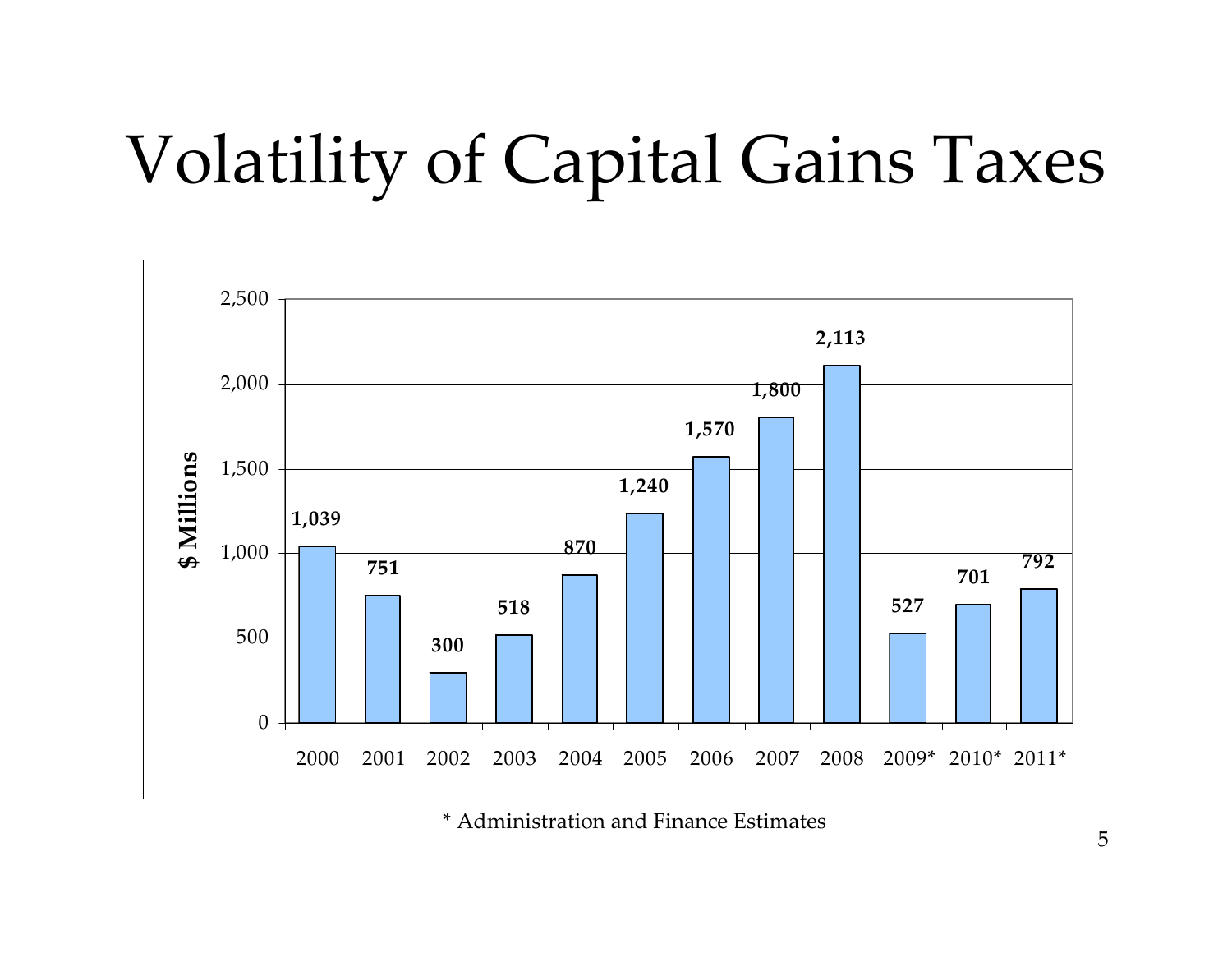# State Spending

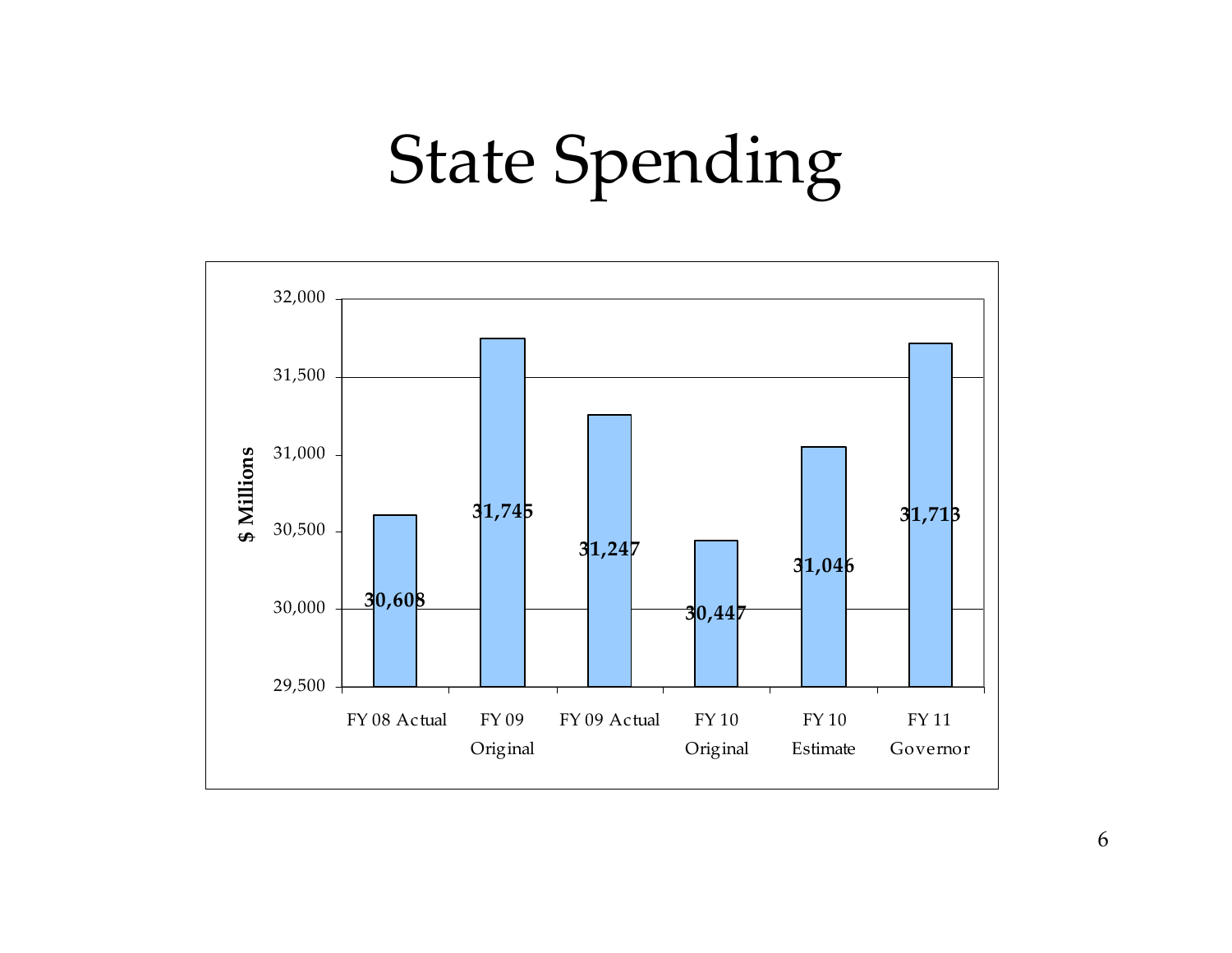# Spending Supported by One‐Time Funds

(\$ Millions)

|                            | 2009  |       | $2010*$ 2011** | 2012             |
|----------------------------|-------|-------|----------------|------------------|
| <b>Federal Stimulus</b>    | 1,322 | 1,977 | 1,446          | $\left( \right)$ |
| <b>State Stabilization</b> | 1,390 | 169   | 146            | $\left( \right)$ |
| Other                      | 420   | 364   | 542            | $\left( \right)$ |
| Total                      | 3,132 | 2,510 | 2,134          | $\left( \right)$ |

\* Current Estimate

\*\* Governor's Budget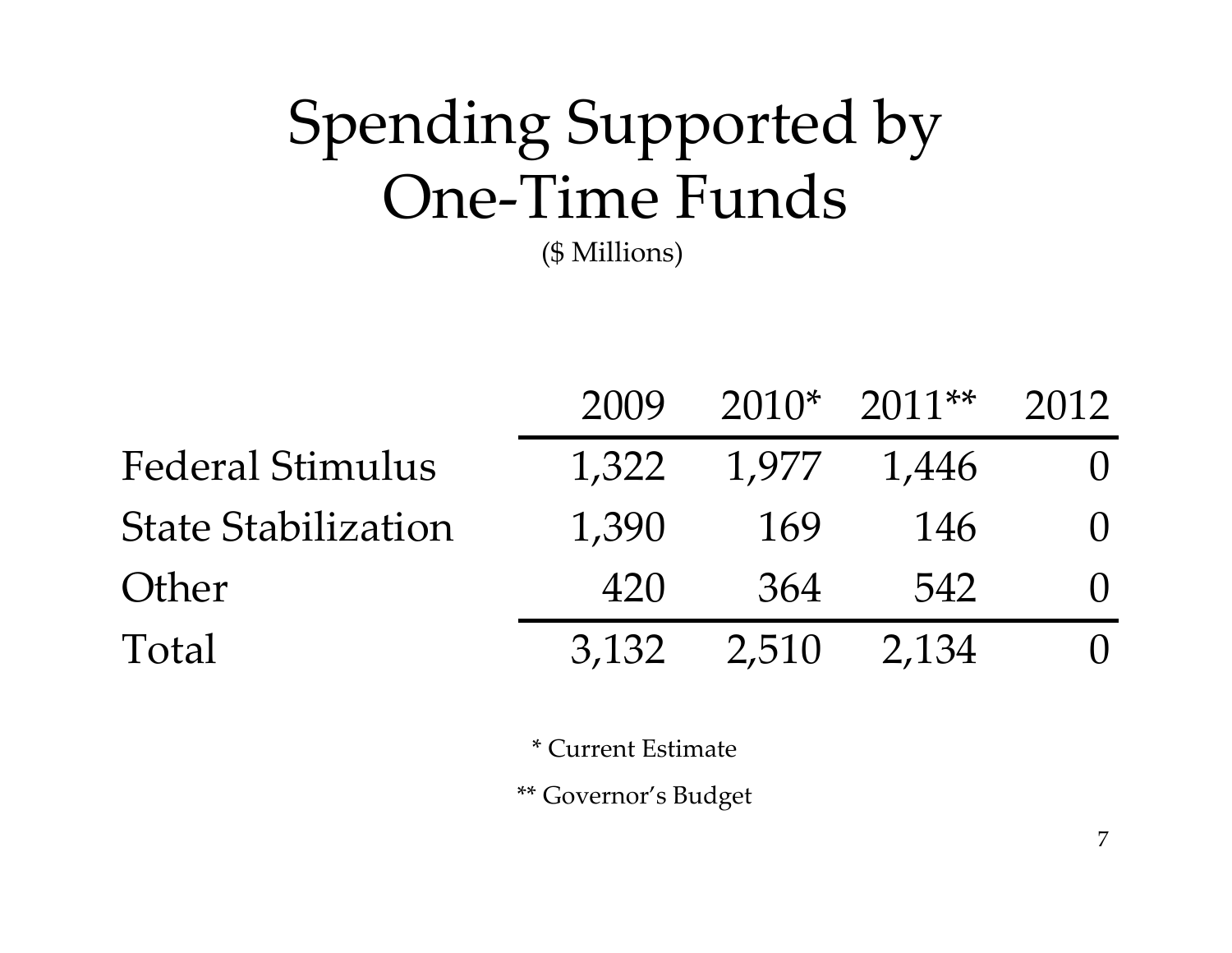# FY 2000 State Spending

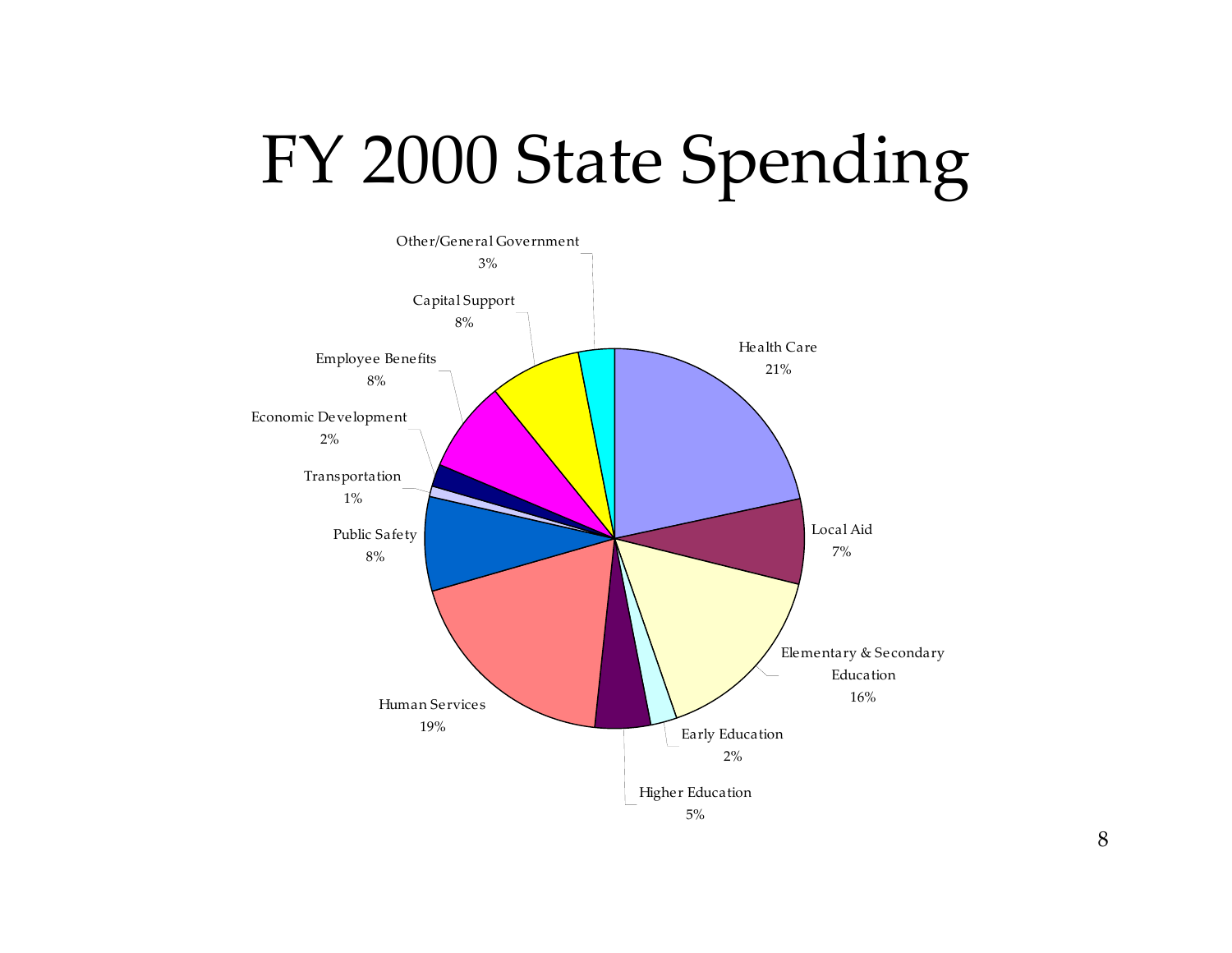# FY 2010 State Spending

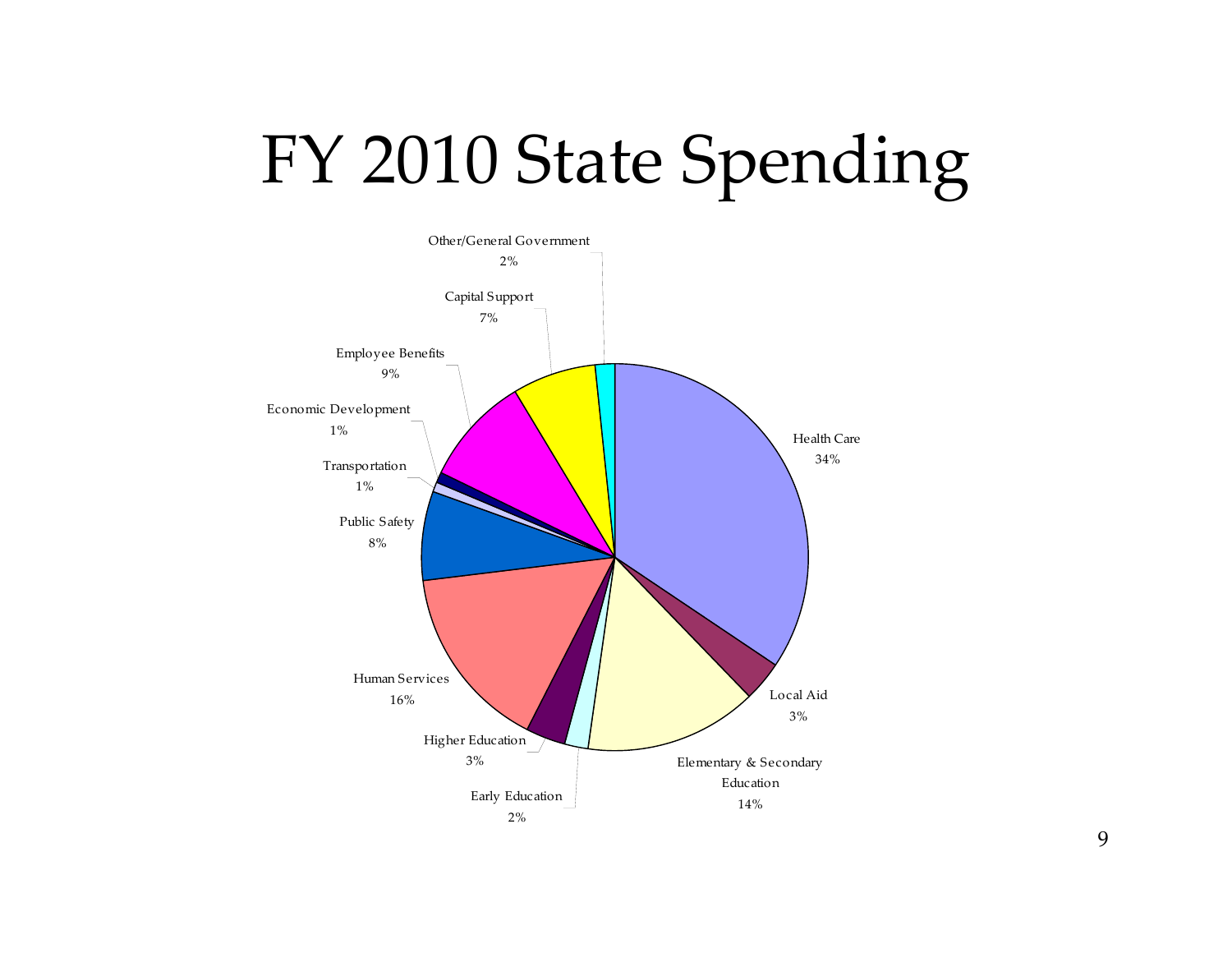#### FY11 Budget – \$1.25 Billion More than FY 10; Medicaid and the GIC Add \$1.15 Billion

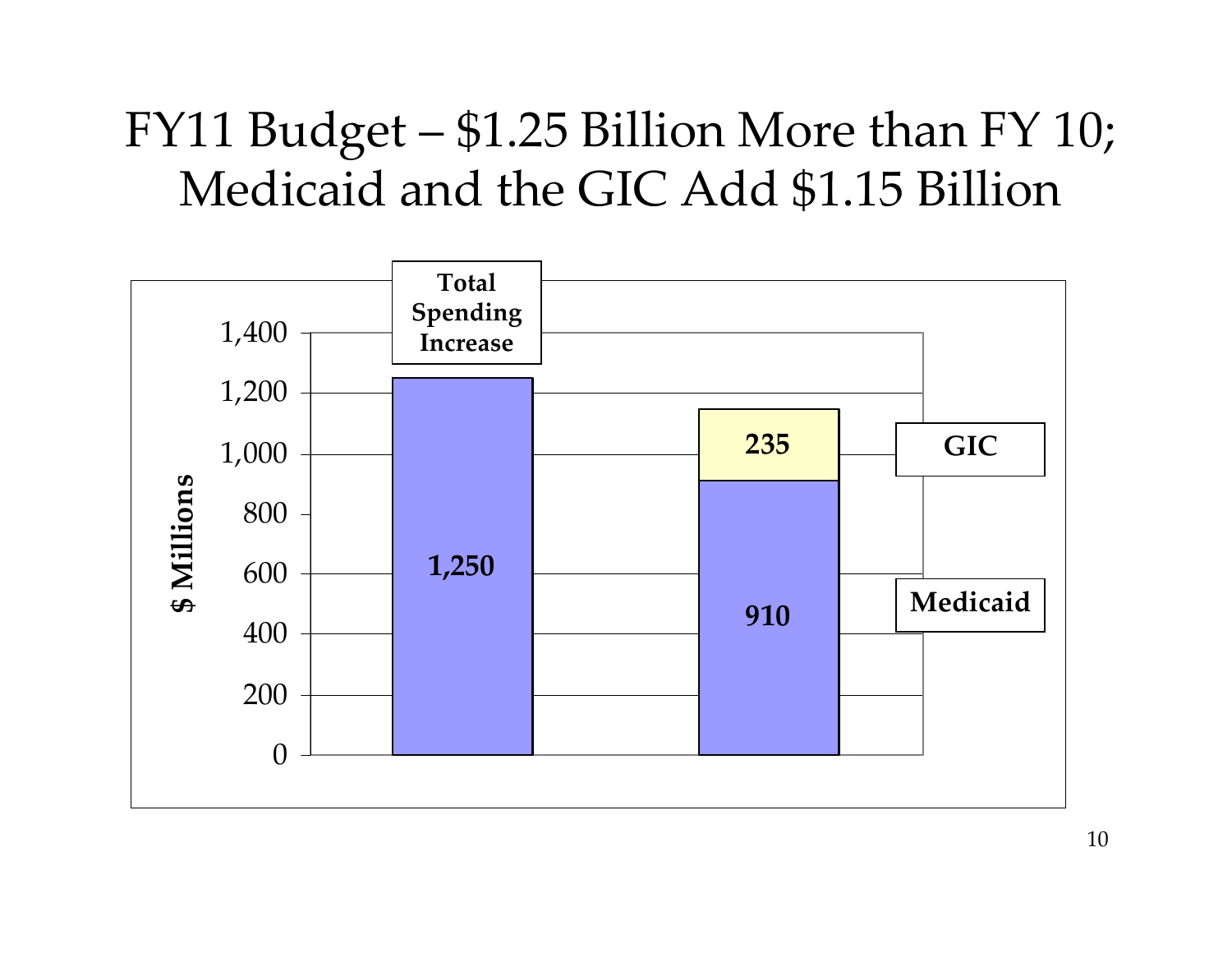# Stabilization Fund Balance

(\$ millions)

Current Balance 607 Additional Federal Funds FY 10 80 FY 11 Budget -175Additional Federal Funds FY 11 29 Int erest 4**P rojected B alance 545**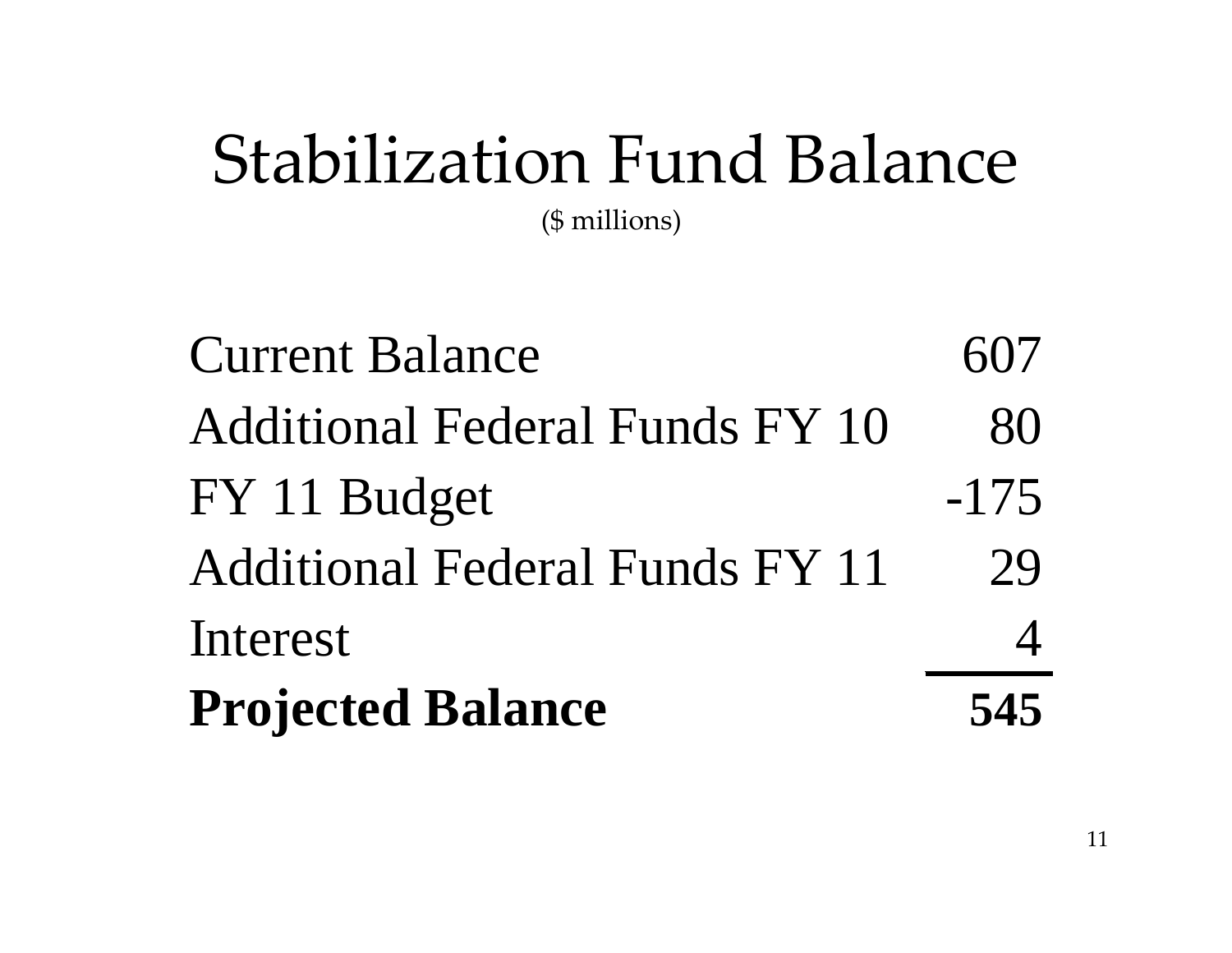# Fiscal 2012 Structural Deficit

(\$ Millions)

One-Time Funds in 2011 Budget -2,100 Maintenance Budget -1,400 5% Revenue Growth 1,000 Stabilization Fund Federal Stimulus 0 **Total ‐2,500**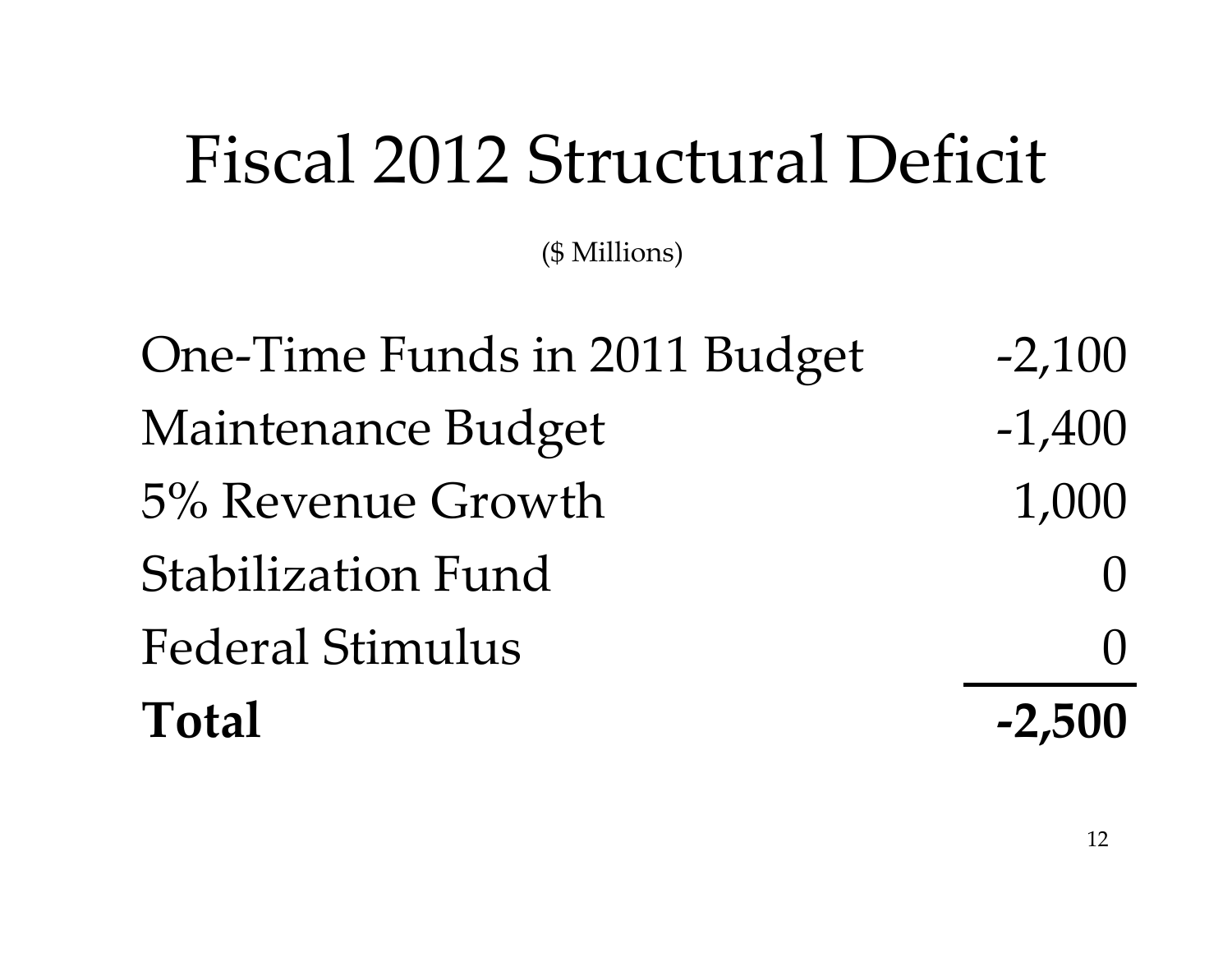# November Ballot Questions

- Reduce sales tax from 6.25 to 3 percen<sup>t</sup> –Annual loss of \$2.4 billion in revenues
- Repeal the sales tax on alcoholic beverages approved by the Legislature in 2009

–Annual loss of \$100 million in revenues

• Both would take effect January 1, 2011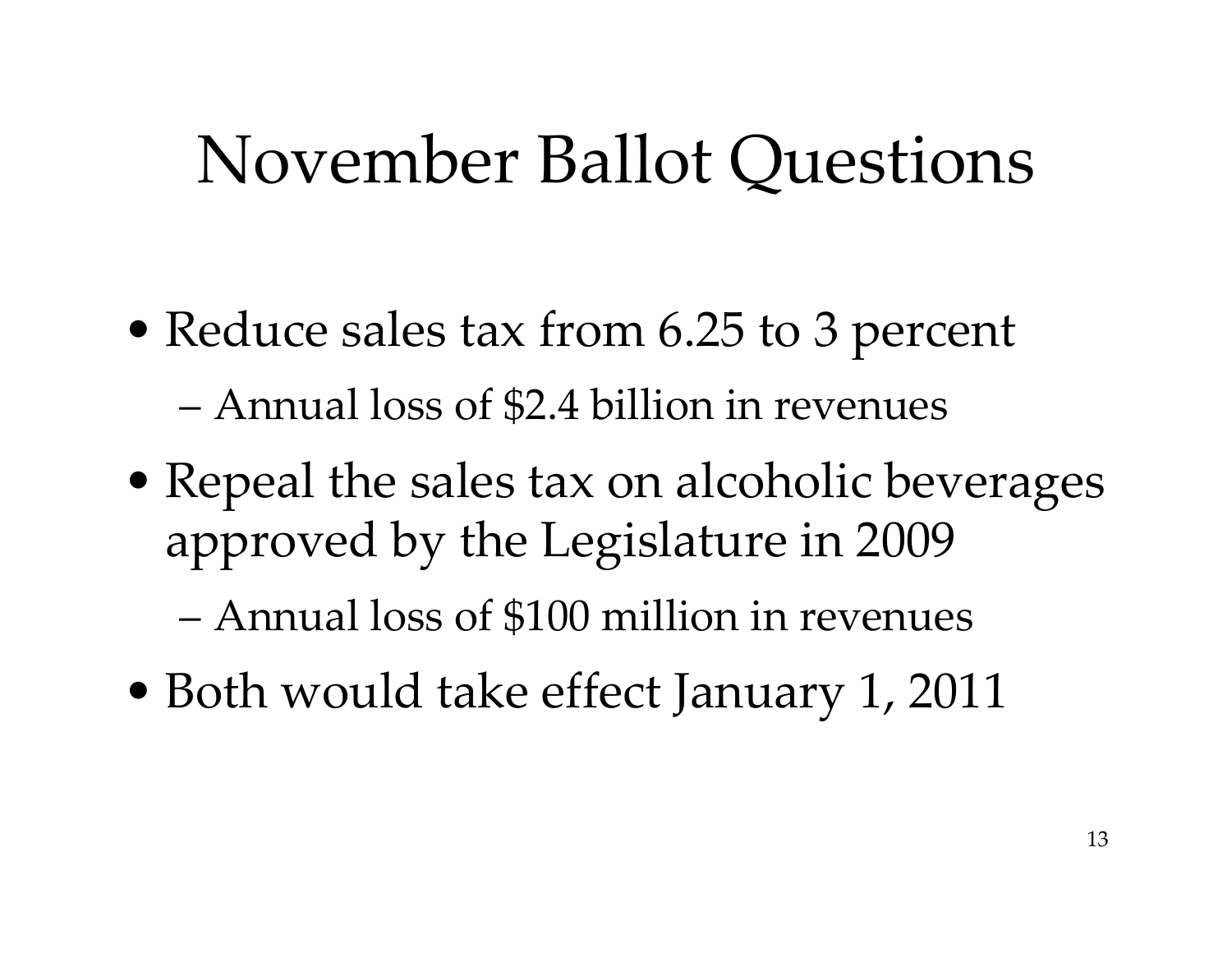# Revenue Loss From Two Ballot Questions

(\$ Millions)

Fiscal 2011 (Feb. ‐ June 2011) 1,000 Fiscal 2012 2,500

– Doubling the fiscal 2012 shortfall from \$2.5 to \$5 billion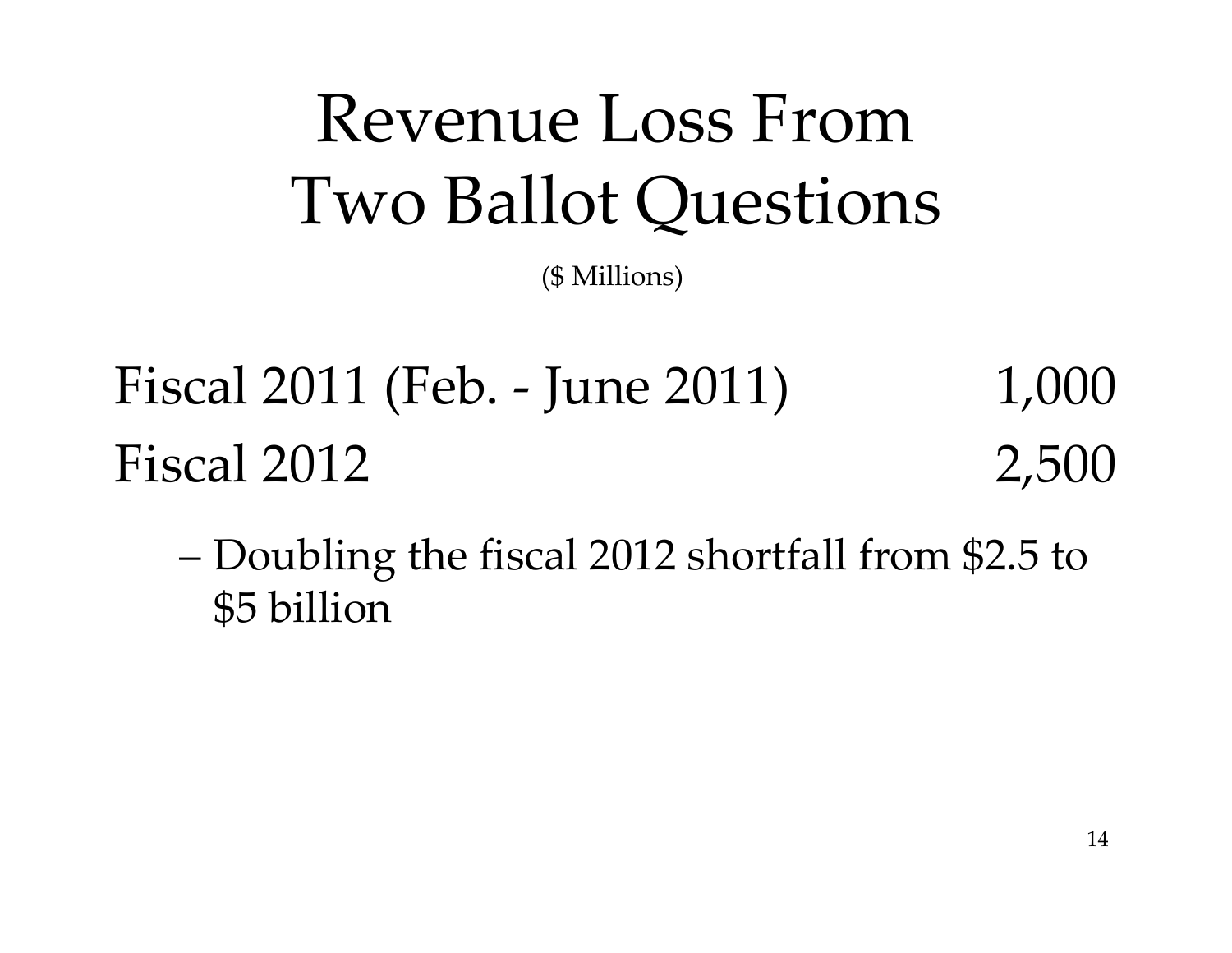#### Local Finances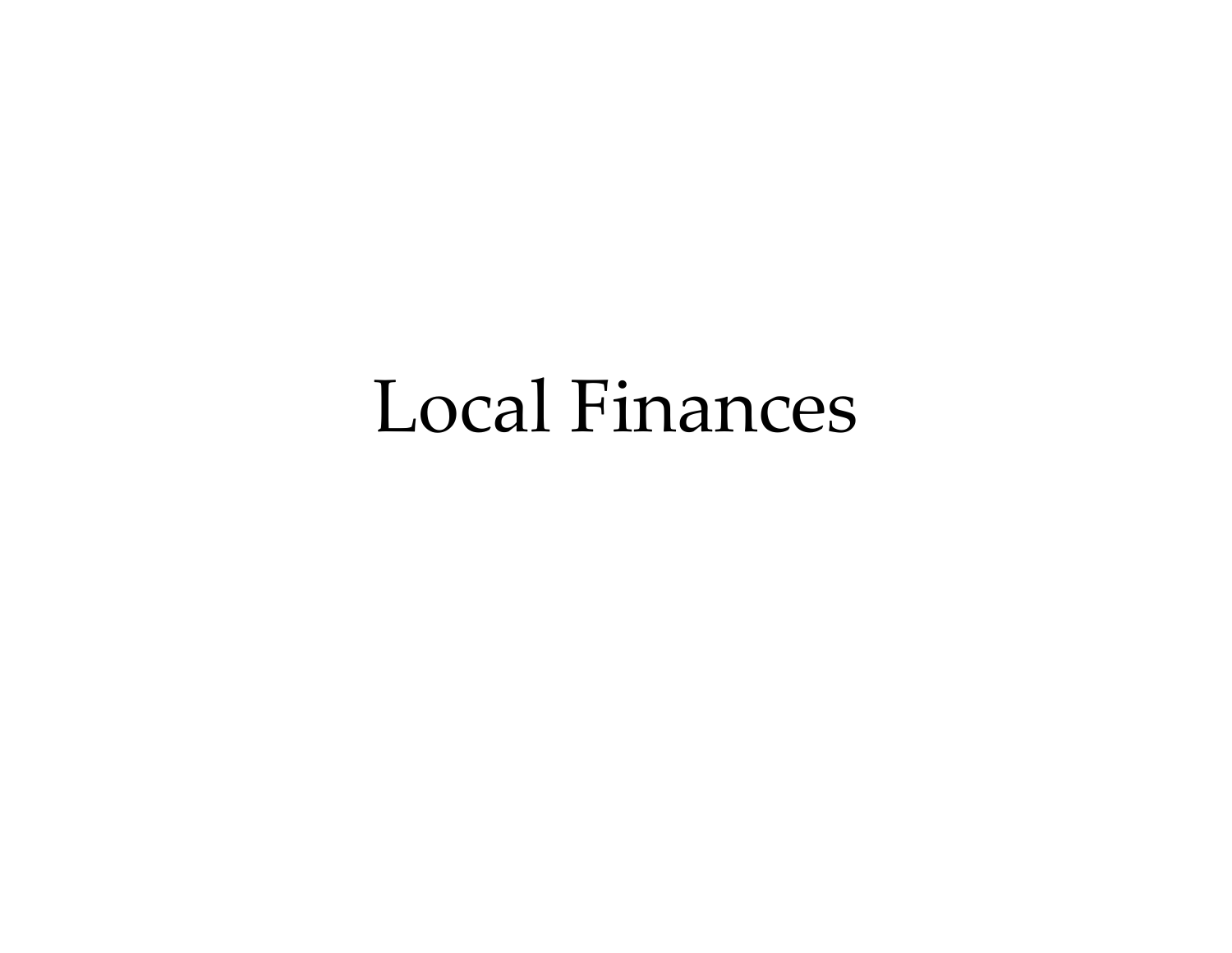# Municipal Finances

Overall Problem:

- Year after year costs of local governmen<sup>t</sup> growing faster than revenues
- Problem compounded during state fiscal crises with cuts in local aid
- Controlling growth of health care and pension costs is the most important step municipalities can take to address this problem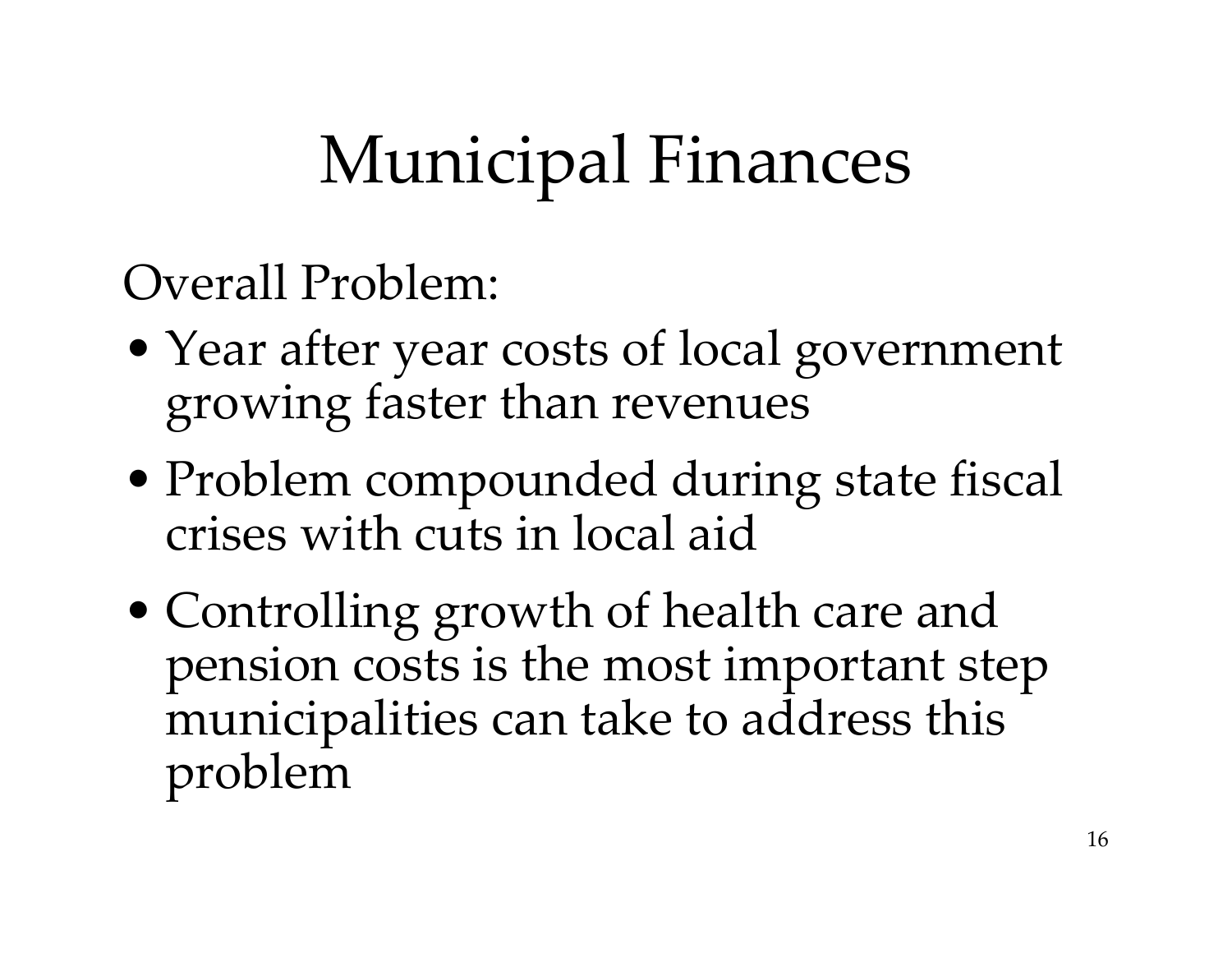# Health Care – The Problem

- Municipal health care costs rose five times faster than inflation from 2000 to 2008: the cost of insuring municipal employees and retirees 2000 to 2008; the cost of insuring municipal employees and retirees jumped from 8% of municipal budgets in 1999 to 14% in 2009 (The Boston Globe)
- Municipal employees and retirees enjoy substantially richer benefits than state and federal public plans the last bastion of the \$5 co‐pay
- Unlike the state, municipalities do not have control of health plan design outside of collective bargaining - Group Insurance Commission raised co-pays and deductibles for state employees to<br>close a budget shortfall in fiscal 2010
- As many as <sup>175</sup> communities do not currently require retirees to enroll inenroll in Medicare as their primary insurer
- The state and municipalities face <sup>a</sup> huge unfunded obligation for pos<sup>t</sup> retirement health benefits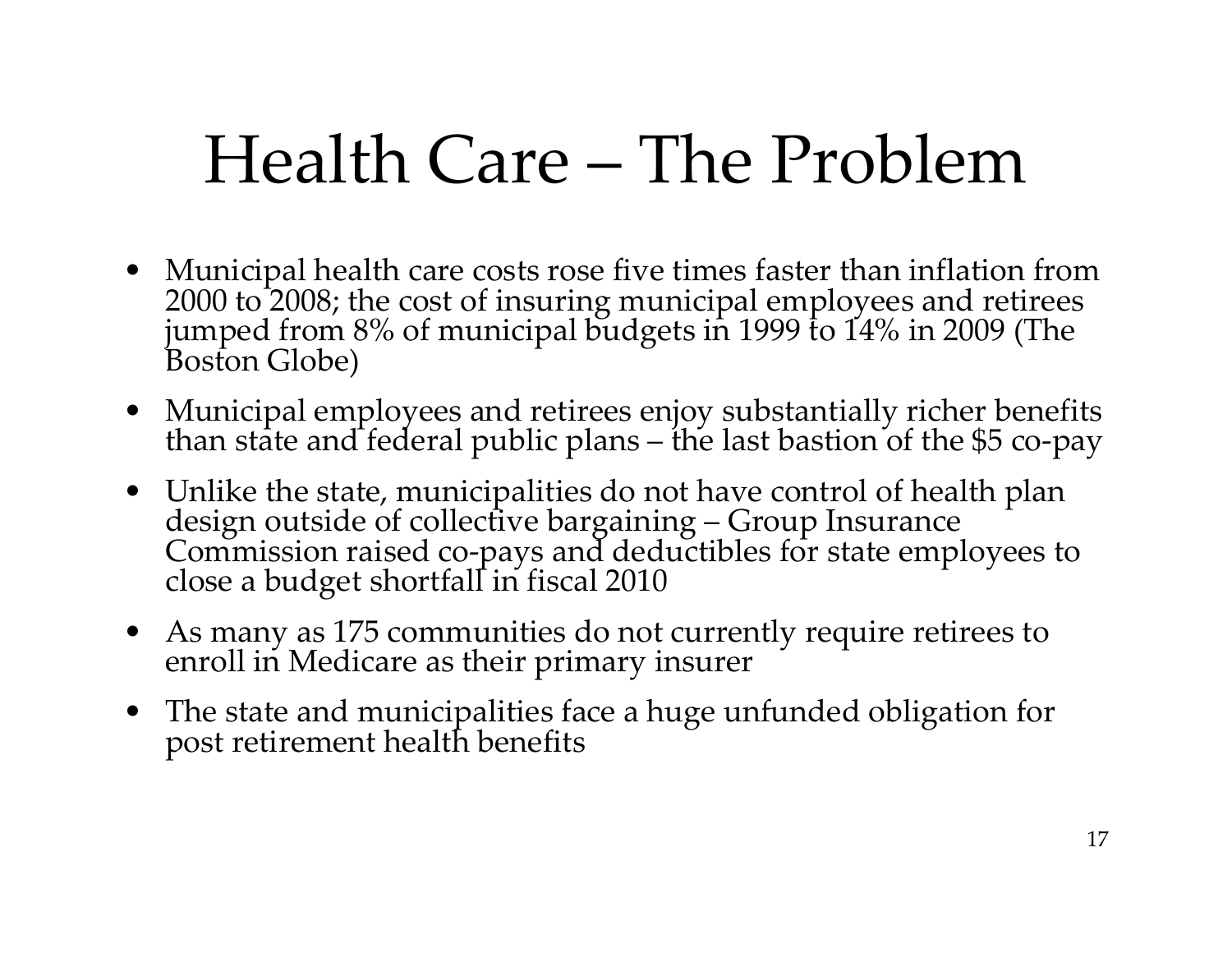#### Immediate and Large Savings\*

**Based on <sup>a</sup> Comparison of Municipal and GIC Rates of Growth**

|                    | Current   |                  | Annual  | Percentage     |
|--------------------|-----------|------------------|---------|----------------|
| <b>Fiscal Year</b> | Municipal | <b>GIC</b> Trend |         |                |
|                    | Trends    |                  | Savings | <b>Savings</b> |
| 2008               | 2,086.8   | 2,086.8          |         |                |
| 2009               | 2,358.1   | 2,255.8          | 102.3   | 4.3%           |
| 2010               | 2,664.6   | 2,438.6          | 226.1   | 8.5%           |
| 2011               | 3,011.0   | 2,636.1          | 375.0   | 12.5%          |
| 2012               | 3,402.5   | 2,849.6          | 552.9   | 16.2%          |
| 2013               | 3,844.8   | 3,080.4          | 764.4   | 19.9%          |
| 2014               | 4,344.6   | 3,329.9          | 1,014.7 | 23.4%          |
| 2015               | 4,909.4   | 3,599.7          | 1,309.8 | 26.7%          |
| 2016               | 5,547.7   | 3,891.2          | 1,656.4 | 29.9%          |
| 2017               | 6,268.9   | 4,206.4          | 2,062.4 | 32.9%          |
| 2018               | 7,083.8   | 4,547.1          | 2,536.7 | 35.8%          |

(\$ millions)

#### **\* Municipal Health Reform: Seizing the Moment, August <sup>2007</sup>** <sup>18</sup>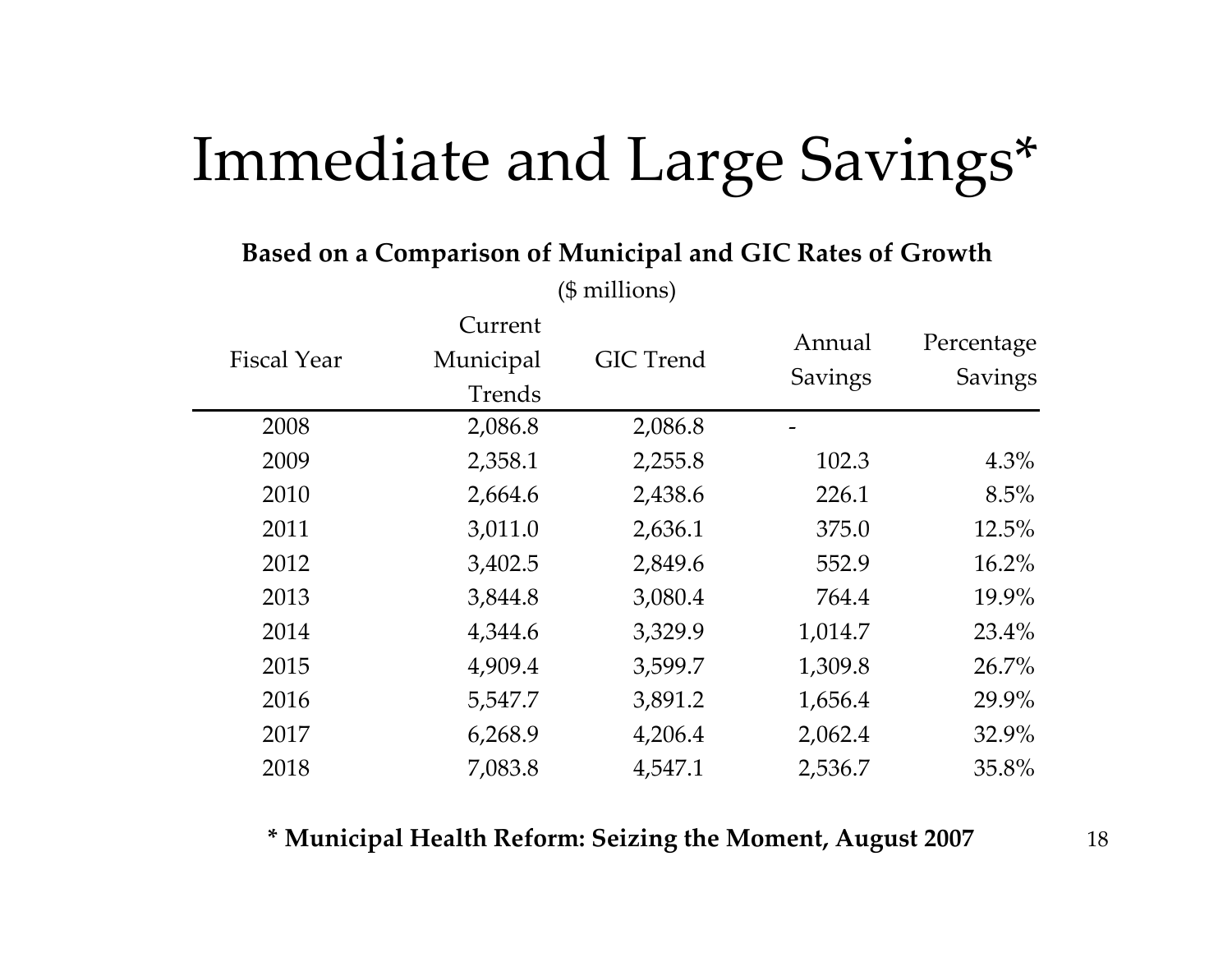# Unfunded Post Retirement Health Benefits (OPEB)

- The state's pos<sup>t</sup> retirement health care liabilities (OPEB) exceed \$15 billion with less than <sup>2</sup> percen<sup>t</sup> funded
- Total municipal OPEB liabilities are well in excess of \$15 billion; Boston's liability is roughly \$5.5 billion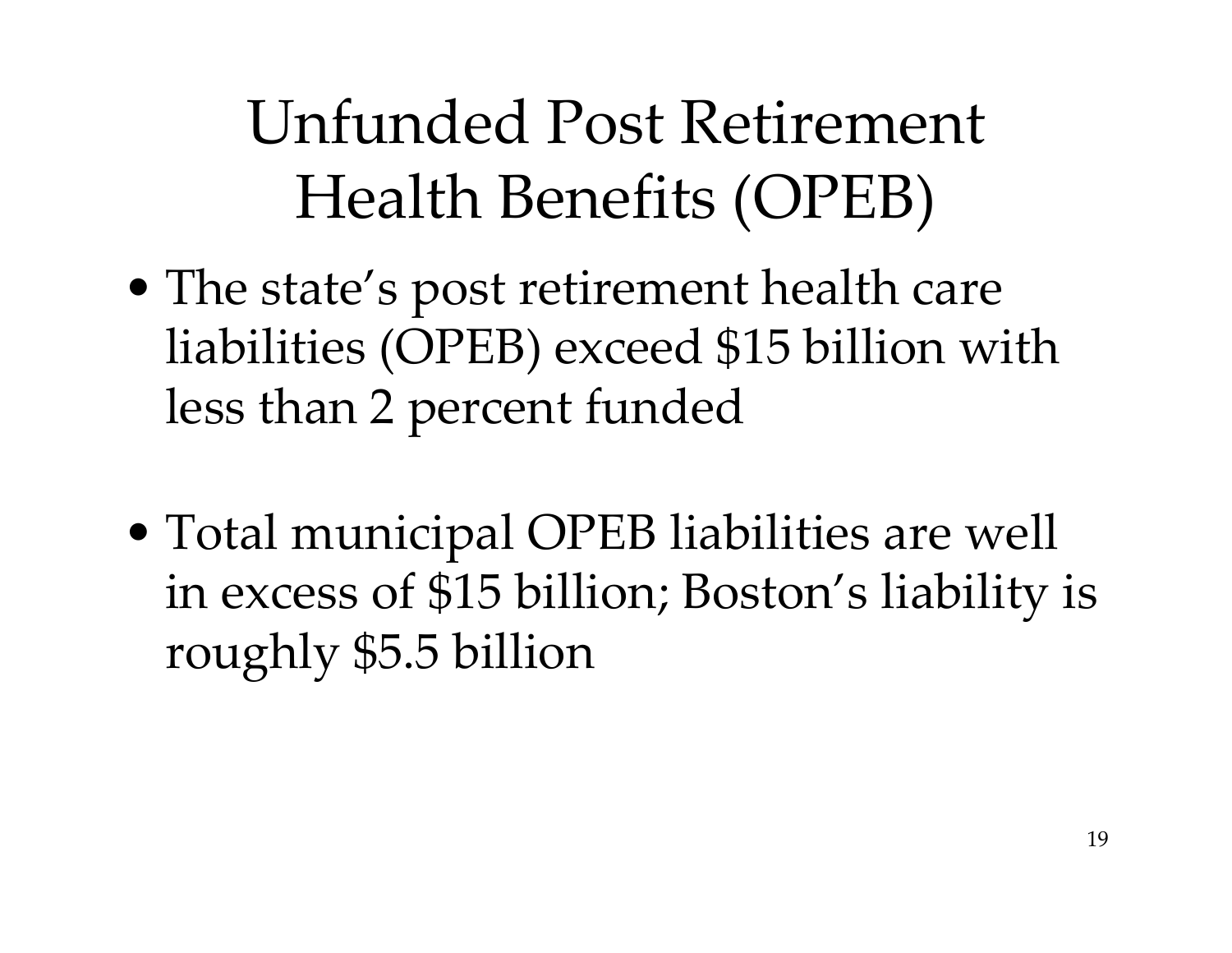# Health Care ‐ Recommendations

- Give local officials the same authority as the state to control health plan design outside of collective bargaining
- Require that all local retirees enroll in Medicare as their primary health insurance as soon as they are eligible
- Tier health care benefits for municipal retirees to years of service rather than receiving full benefits after only 10 years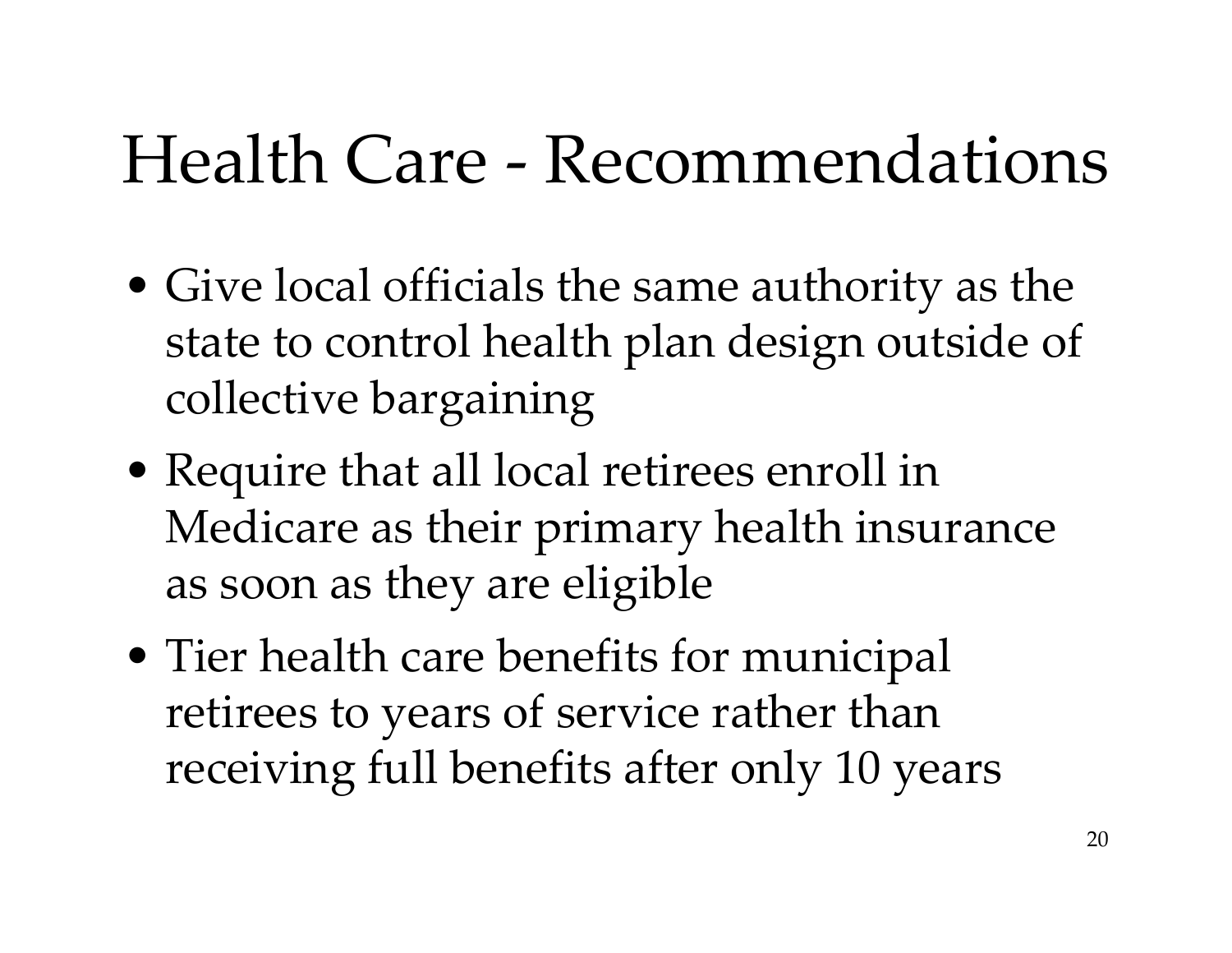### Pensions ‐ State

- The US Government Accountability Office (GAO) considers pensions funded at 80% an acceptable level
- The Pew Center on the States reports that 29 of the 50 state pension plans were funded at 80% or higher
- According to the Pew Report, Massachusetts is one of 19 states with 'cause for serious concern' – the lowest category,<br>and one of only eight states with more than one-third of its<br>total liability unfunded
- The state's unfunded pension liability jumped from \$12 billion to \$22 billion in the recent stock market collapse
- Even if the state's pension paymen<sup>t</sup> schedule were extended 1010 years from 2025 to 2035, the annual obligation would still<br>increase by several hundred millions dollars beginning in<br>fiscal 2012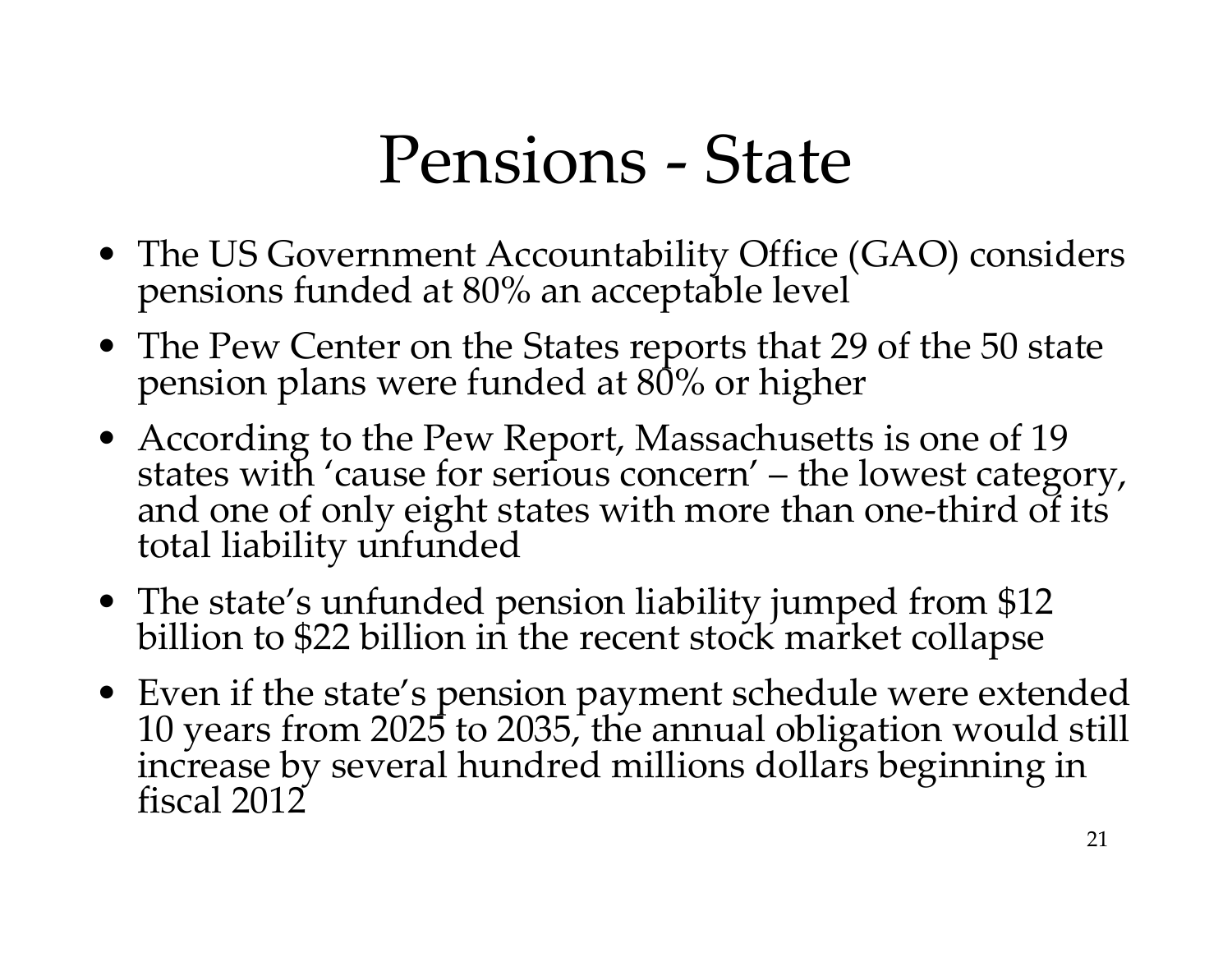# Pensions ‐ Municipalities

- According to PERAC (1/1/10), 88 of 104 pension plans are funded below 80% of total liabilities; 10 communities are funded below 50%
- Roughl Roughly 45 municipal plans will see increased payments<br>in fiscal 2011 because of the market collapse; the<br>remaining plans will be affected in fiscal 2012
- T h <sup>e</sup> Governor filed legislation to extend the pension payment schedule for municipal plans from 2030 to 2040; bill includes a caveat that annual payments cannot decline from current obligations
- Extension of payment schedule without reforms is not responsible and would likely lead to action by the rating agencies